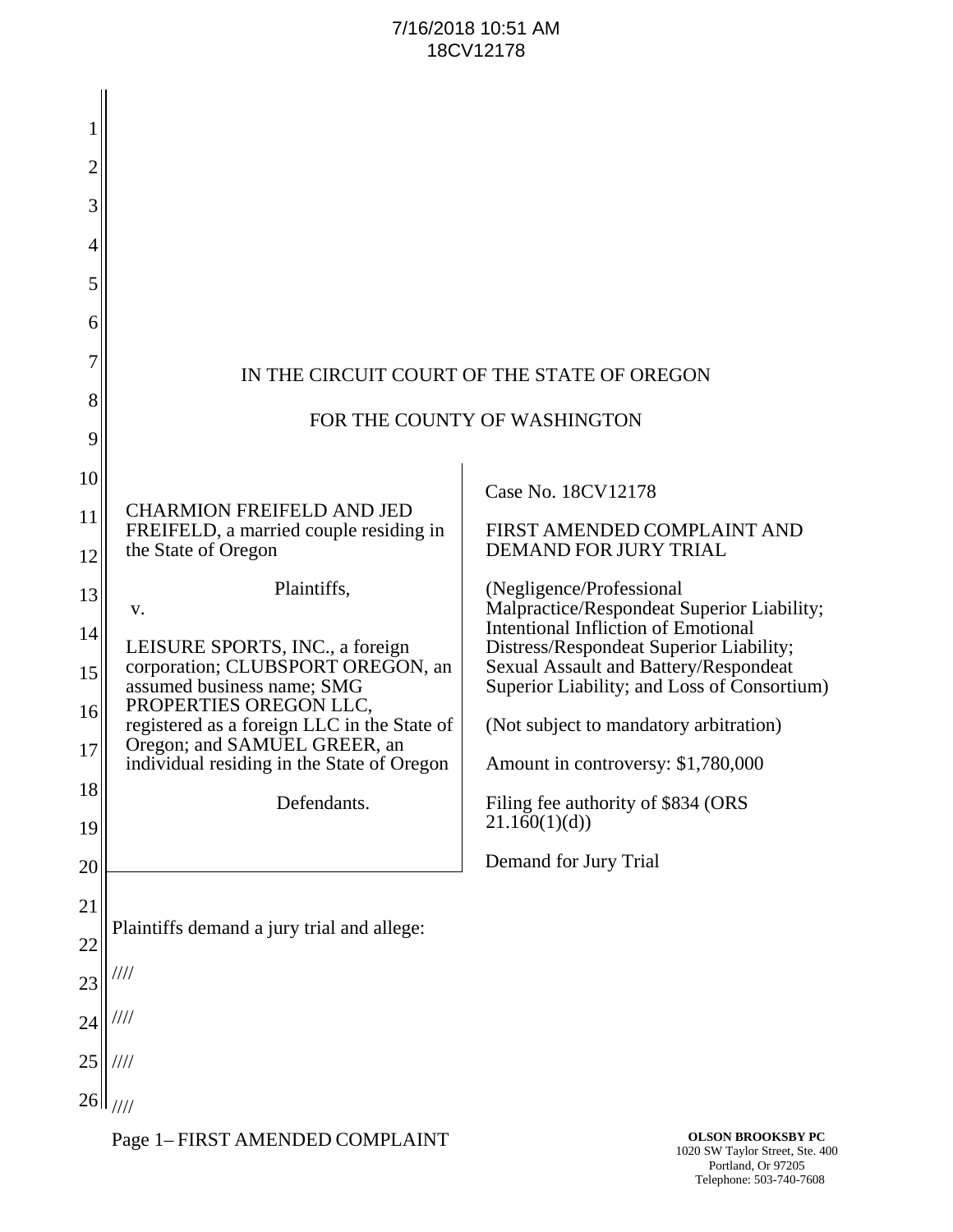|    | (The Parties)                                                                                |  |
|----|----------------------------------------------------------------------------------------------|--|
|    |                                                                                              |  |
| 3  | 1.                                                                                           |  |
| 4  | Plaintiff Charmion Freifeld (hereinafter "Plaintiff") is an adult, female Oregon             |  |
| 5  | resident. At all relevant times, Plaintiff was a customer, member, client, and massage       |  |
| 6  | therapy patient of Defendant ClubSport Oregon ("ClubSport").                                 |  |
|    |                                                                                              |  |
| 8  | 2.                                                                                           |  |
| 9  | Plaintiff Jed Freifeld ("Plaintiff Jed Freifeld") is an adult, male Oregon resident. At      |  |
| 10 |                                                                                              |  |
| 11 | all relevant times, Plaintiff Jed Friefeld was and is the legal husband of Plaintiff. At all |  |
| 12 | relevant times, Plaintiff Jed Freifeld was a customer, member, and client of Defendant       |  |
| 13 | ClubSport.                                                                                   |  |
| 14 | 3.                                                                                           |  |
| 15 |                                                                                              |  |
| 16 | At all relevant times, Plaintiff and Plaintiff Jed Freifeld were engaged in a marriage of    |  |
| 17 | mutual support, care and companionship.                                                      |  |
| 18 | 4.                                                                                           |  |
| 19 |                                                                                              |  |
| 20 | On information and belief, at all relevant times, Defendant Leisure Sports, Inc.             |  |
| 21 | "Leisure Sports"), is a foreign corporation licensed to do business in Oregon and conducting |  |
| 22 | regular and sustained business activity within the State of Oregon. Upon information and     |  |
| 23 | belief, at all relevant times, Leisure Sports operated ClubSport.                            |  |
| 24 |                                                                                              |  |
| 25 |                                                                                              |  |
| 26 |                                                                                              |  |

Page 2– FIRST AMENDED COMPLAINT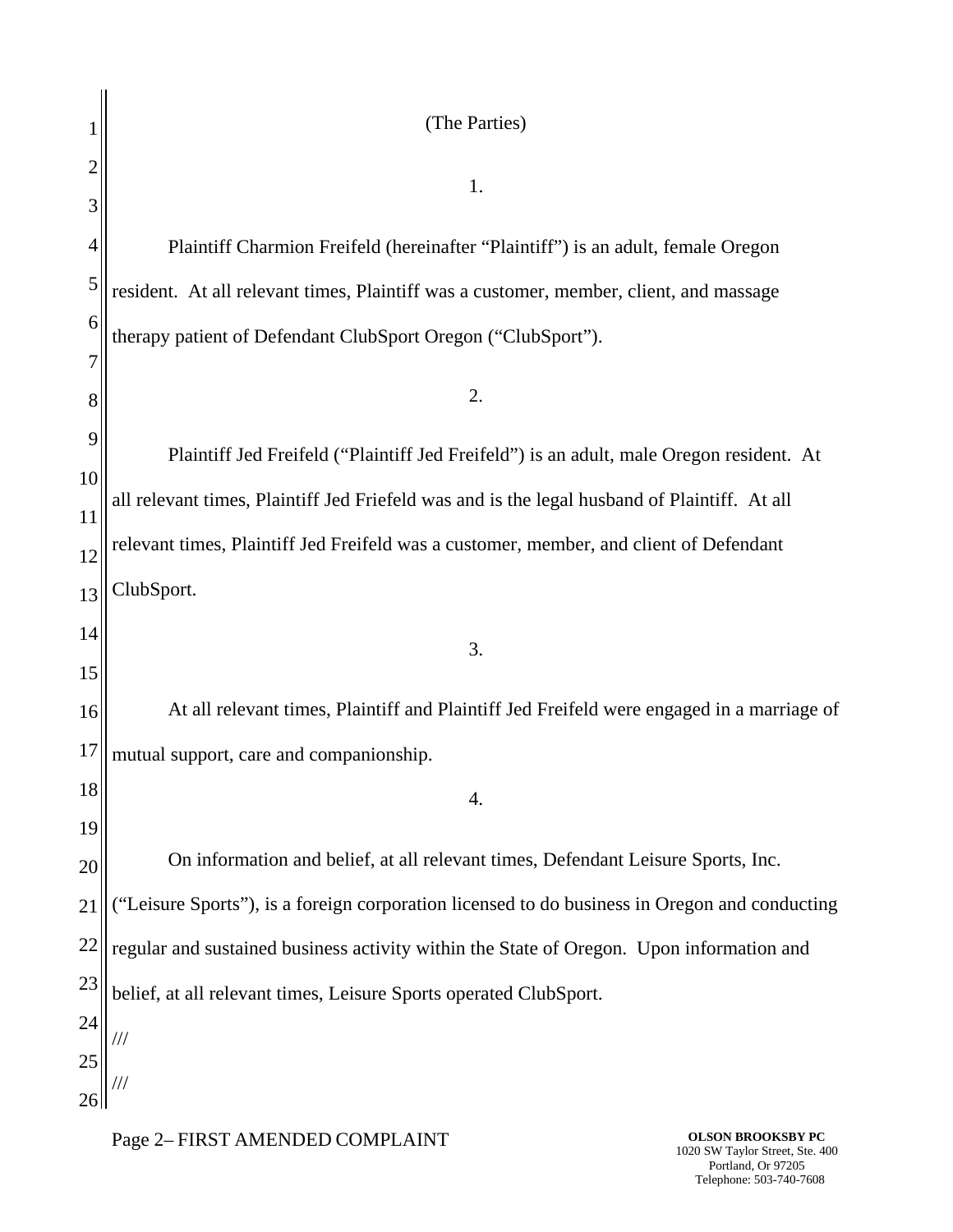25  $26$ || /// Upon information and belief, at all relevant times, SMG Properties Oregon, LLC ("SMG"), was registered in Oregon as a foreign limited liability company with its principal place of business in Tigard, Oregon. Upon information and belief, at all relevant times, SMG was licensed to do business in Oregon, and conducting regular and sustained business activity in Oregon. Upon information and belief, at all relevant times, SMG was the owner of Defendant ClubSport. 6. Upon information and belief, Defendant ClubSport is operating in Washington County, Oregon as an assumed business name, owned by SMG. Upon information and belief, ClubSport is an athletic facility and sports complex in Tigard, Oregon. ClubSport offers massage therapy and has licensed massage therapists on staff. 7. At all times throughout this complaint, Leisure Sports, SMG, and ClubSport will be referred to collectively as "ClubSport". 8. On information and belief, at all relevant times, Defendant Samuel Greer was an adult, male Oregon resident who was licensed by the Oregon Board of Massage Therapists to provide massage therapy.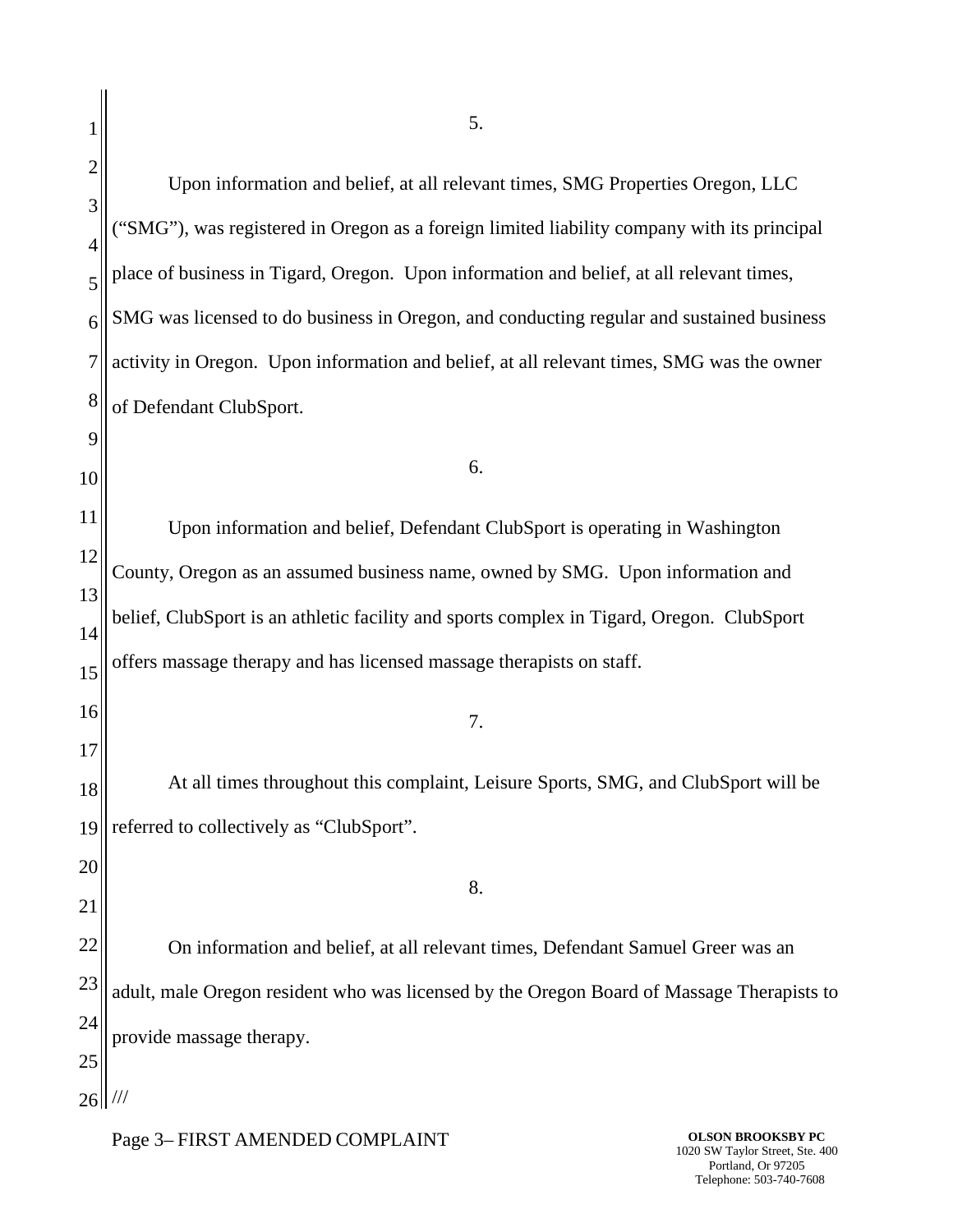2 3 4 5 6 7 8 9 10 11 12 13 14 15 16 17 18 19 20 21 22 23 24 25 26 ///On information and belief, at all relevant times, Greer was employed by ClubSport for the purposes of providing massage therapy to massage patients, clients, and members of ClubSport. (Common Allegations Against All Defendants) 10. This complaint arises out of what was supposed to be a therapeutic massage that Plaintiff received by Greer at ClubSport on or about October 17 or October 18, 2017. 11. At all relevant times, on information and belief, Greer was employed by ClubSport for the purpose of providing ClubSport's members with massage services. (Greer and ClubSport will be known collectively as "Defendants".) Plaintiff made an appointment with ClubSport for a massage because she was recovering from an athletic injury to her calf muscle. She wanted some relief from the pain in her calf area. She discussed this with a massage scheduler at ClubSport. The massage scheduler at ClubSport recommended, directed, and encouraged Plaintiff to see Greer and said that Greer would be "a really good" choice for Plaintiff's calf injury. Plaintiff trusted ClubSport's recommendation and made a massage appointment with Greer. ///

1

## **OLSON BROOKSBY PC** 1020 SW Taylor Street, Ste. 400 Portland, Or 97205 Telephone: 503-740-7608

Page 4– FIRST AMENDED COMPLAINT

9.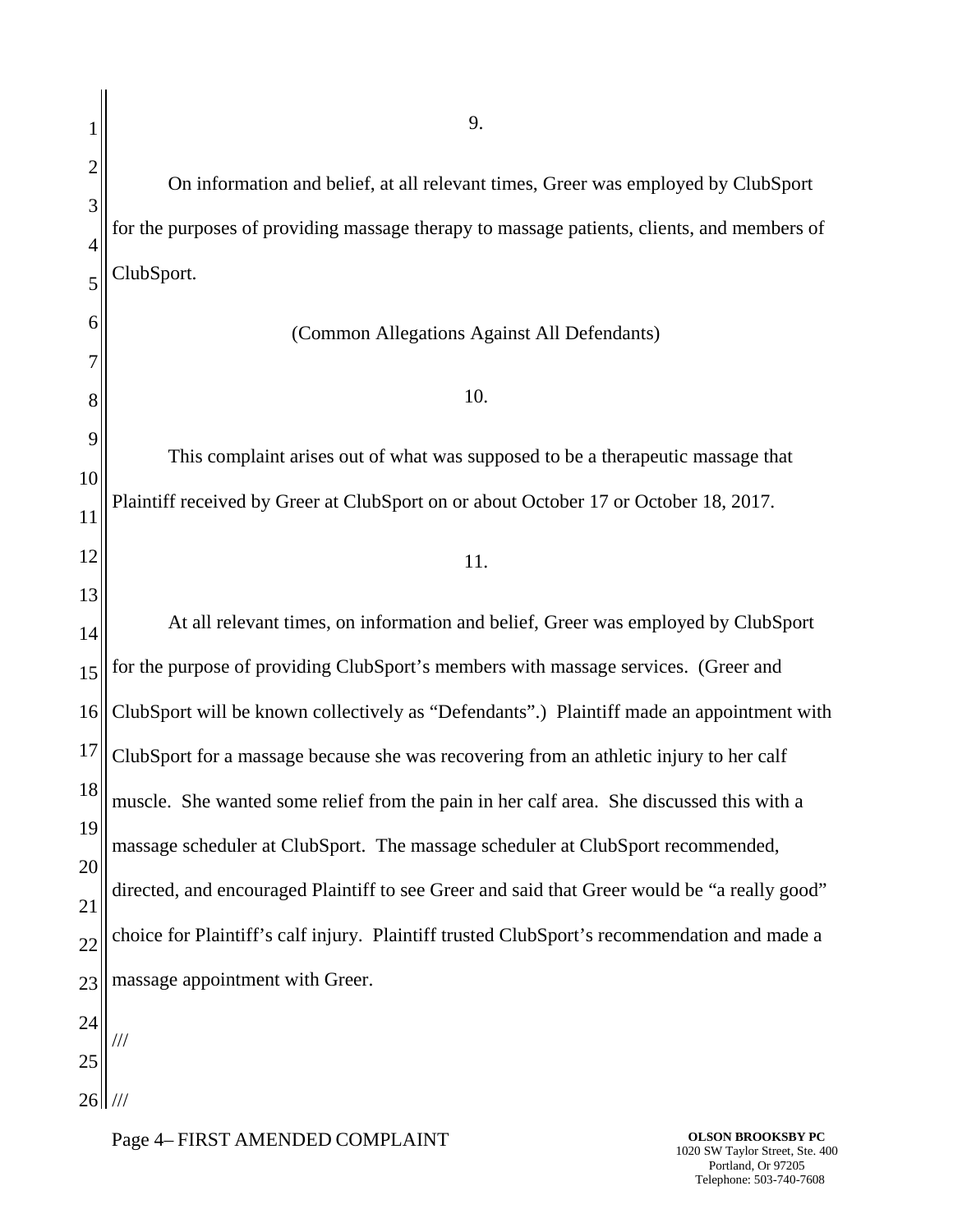24 25 26 The position of massage therapist is a position of trust in which the massage therapist is alone with massage patients, and ClubSport recommended Greer to Plaintiff and placed Greer in this position of trust, knowing that customers, members, massage therapy patients, and clients of ClubSport would be alone with Greer and vulnerable, both physically and emotionally, during massages with Greer at ClubSport. This trust made Plaintiff particularly susceptible and vulnerable to Greer. 13. At all relevant times, Greer was: acting as an employee of, subject to the control of, acting within the course and scope of his employment for, acting on behalf of, and acting as an agent of, ClubSport. Plaintiff's massage with Greer took place on the premises of ClubSport in Tigard, Oregon. 14. At all relevant times, ClubSport had the right and the ability to control Greer, including controlling the level and degree of a female patron's bodily areas subject to treatment. At all relevant times, ClubSport is vicariously liable for the acts and omissions of its employees, agents or apparent agents, specifically including Greer. 15. Plaintiff told Greer that the purpose of the massage was to relieve pain and tension in her injured calf muscle. However, once Greer began the massage, he started moaning and

Page 5– FIRST AMENDED COMPLAINT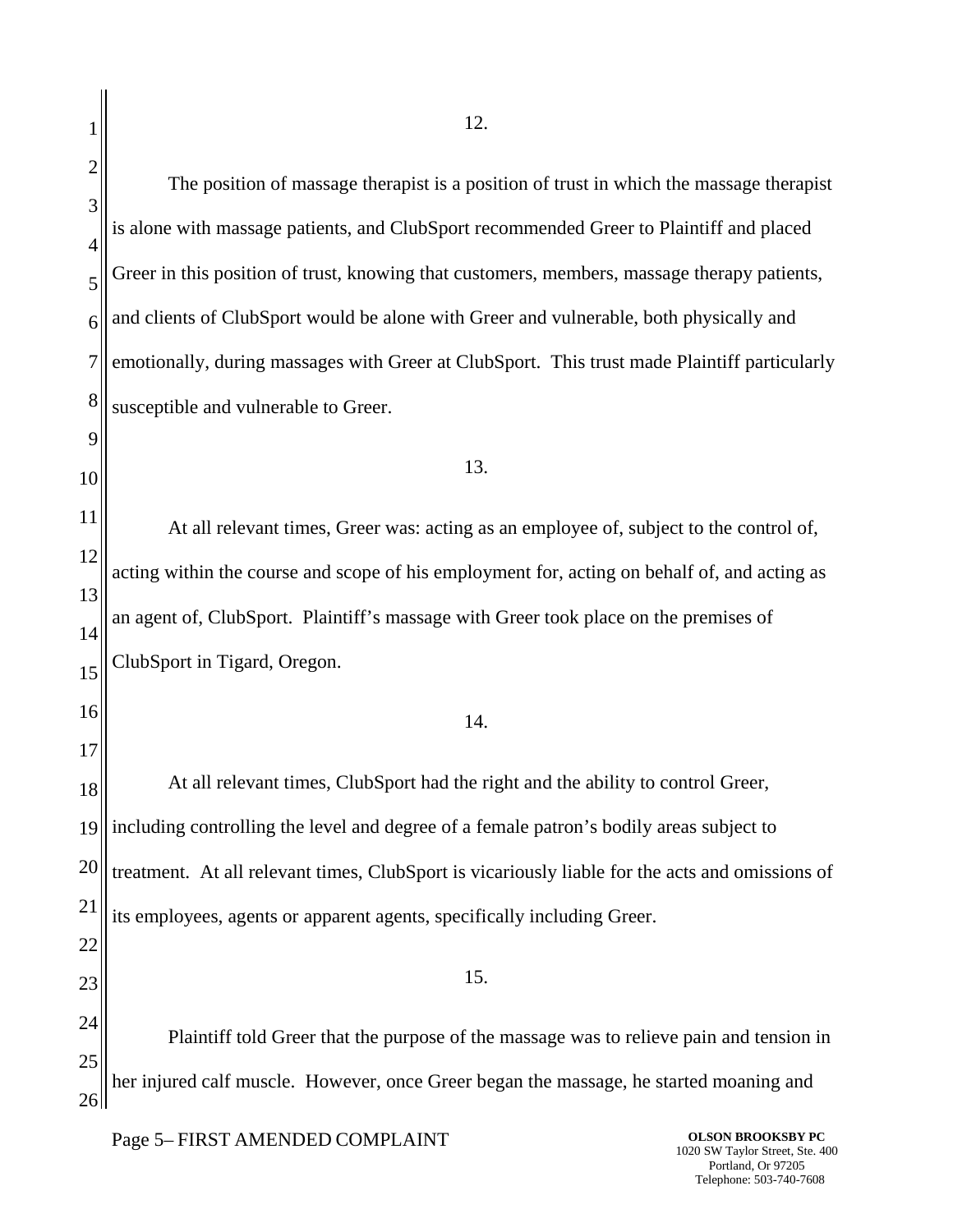1 2 3 4 5 6 7 8 9 10 11 12 13 14 15 16 17 18 19 20 groaning and making statements like, "Oh that feels so good" and "Ooooh, yeah, right there" ("the statements"). The moaning, groaning, and the statements continued throughout the entire massage. Although Plaintiff stated to Defendants that the sole purpose of the massage was to address the issues in her calf and mentioned no other body parts, Greer told Plaintiff that her pubic bone was out of place. Greer pulled Plaintiff's underwear down, exposing her pubic area and her pubic hair--an intimate part of her body ("the area"). Greer placed one of Plaintiff's hands on the area and on Plaintiff's vagina, and then placed his hand on her hand, and began massaging the area and Plaintiff's vagina while moaning and groaning. Greer then stated that Plaintiff had "ribs out of place" and that he was going to "adjust" her ribs. Using that statement as a pretext, he began fondling, rubbing, massaging, and touching the sides of both of Plaintiff's breasts while continuing to moan and groan and make the statements. When the massage finally concluded, Greer told Plaintiff to that she should 'massage" her "pubic area" at her leisure to "realign" her pubic bone. The unreasonable and wrongful conduct by Greer described in this Paragraph will hereinafter be referred to as the "sexual battery". At all relevant times, Plaintiff never consented to the sexual battery by Greer. 16.

21 22 23 24 25 26 At all relevant times, Greer's sexual battery of Plaintiff resulted from the employment-related conduct as a licensed massage therapist at ClubSport. Greer used the massage to accomplish his sexual battery of Plaintiff. Greer's massage was: (1) committed in direct connection with, and for the purposes of, fulfilling Greer's employment and agency with ClubSport; (2) committed within the time and space limits of his employment and

Page 6– FIRST AMENDED COMPLAINT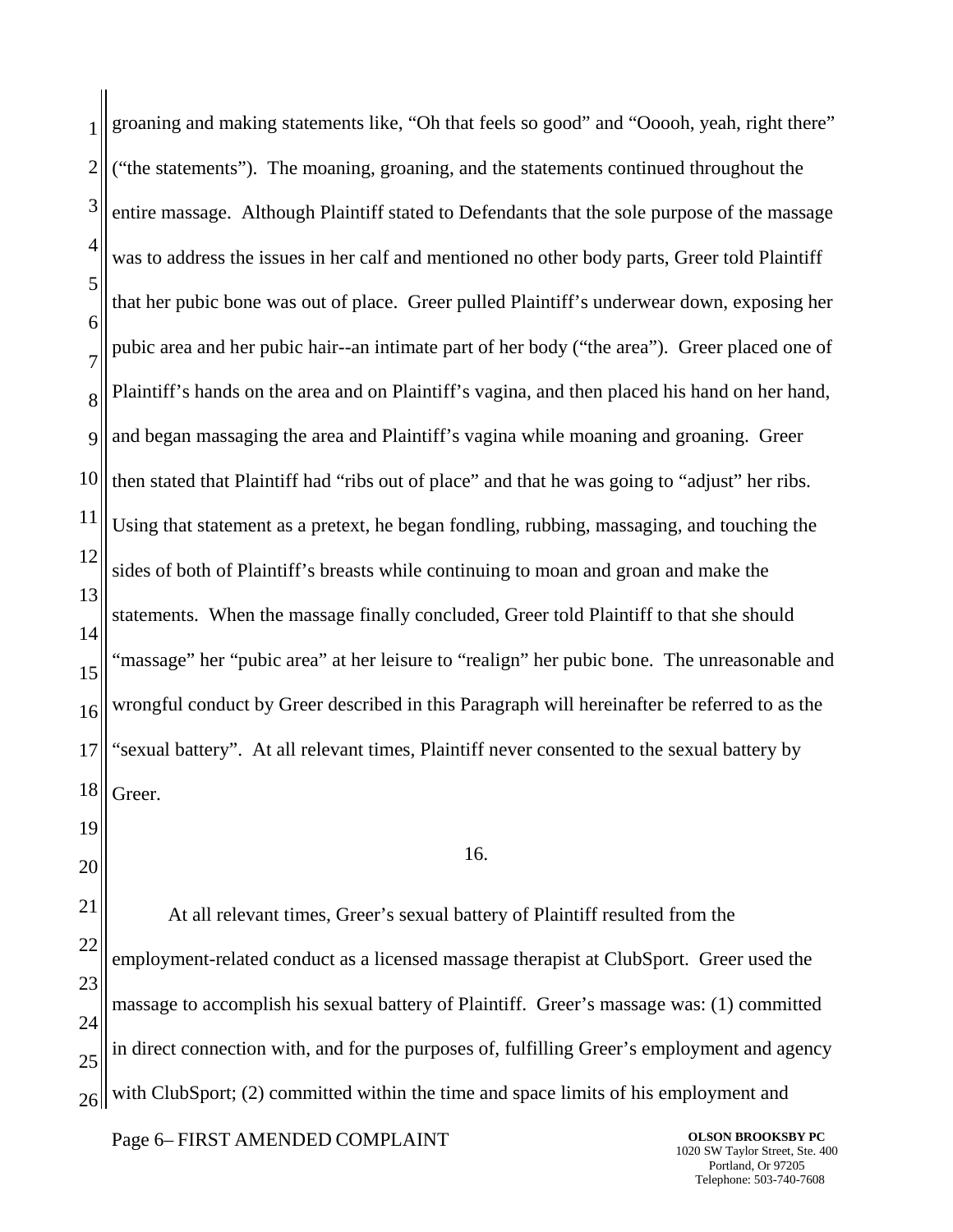1 2 3 4 5 6 7 8 9 10 11 12 13 14 15 16 17 18 19 20 21 22 23 24 25  $26$ agency as massage therapist; (3) done directly in the performance of his duties as a massage therapist; (4) generally actions of a kind and nature that Greer was required to perform as a massage therapist for ClubSport; (5) performed with an intent to serve ClubSport; (6) on ClubSport's premises; and (7) was done at the direction of, and pursuant to, the power vested in him by ClubSport. 17. At all relevant times, Greer was motivated, at least partially, by a purpose to serve ClubSport. 18. Plaintiff, while undressed to her underwear and engaged as a massage therapy patient and client of Greer, a ClubSport licensed massage therapist, was in a uniquely emotionally and physically vulnerable position. Plaintiff and Plaintiff Jed Freifeld trusted Defendants to: keep Plaintiff safe from harm, act reasonably, and avoid injury to Plaintiff. 19. Greer's job at ClubSport as a licensed massage therapist led to and/or resulted in the sexual battery of Plaintiff. 20. Upon information and belief, Greer used his unique position of trust over Plaintiff in order to obtain unwanted and non-consensual sexual gratification for himself and to subject Plaintiff to the sexual battery and to subject Plaintiff to harmful and offensive physical and

Page 7– FIRST AMENDED COMPLAINT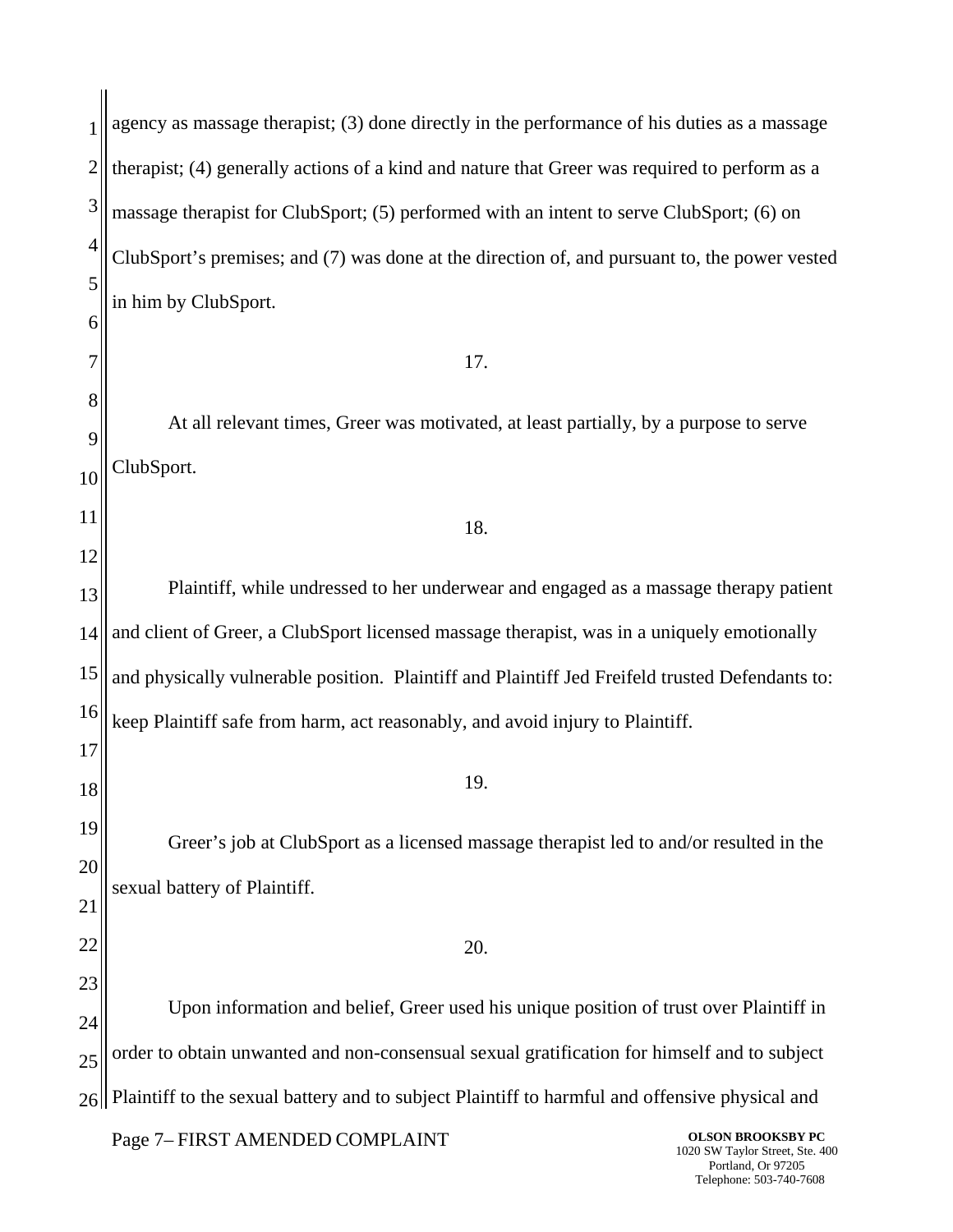1 2 3 4 5 6 7 8 9 10 11 12 13 14 15 16 17 18 19 20 21 22 23 24 25  $26$ auditory sexual contact, all of which caused Plaintiff's injuries and damage as described more fully herein. 21. As a result of the sexual battery by Greer, Plaintiff has suffered severe emotional and psychological damage, all to her non-economic damages of \$750,000. 22. As a further result of the sexual battery by Greer, Plaintiff has incurred or will incur costs for counseling, psychiatric and psychological medical treatment all to her economic damages in the approximate amount of \$250,000. 23. As a result of the sexual battery of Plaintiff by Greer and the conduct of ClubSport and Greer as set forth above, Plaintiff Jed Freifeld has suffered the loss of society, company, cooperation, companionship, support, aid in every conjugal relation, and material services of his wife. Plaintiff Jed Freifeld's loss society, company, cooperation, companionship, support, aid in every conjugal relation, and material services of his wife is continuing. 24. As a result of the loss of society, company, cooperation, companionship, support, aid in every conjugal relation, and material services of his wife, Plaintiff Jed Freifeld has suffered loss of consortium damages in the amount of \$530,000. / / / / / /

Page 8– FIRST AMENDED COMPLAINT

**OLSON BROOKSBY PC** 1020 SW Taylor Street, Ste. 400 Portland, Or 97205 Telephone: 503-740-7608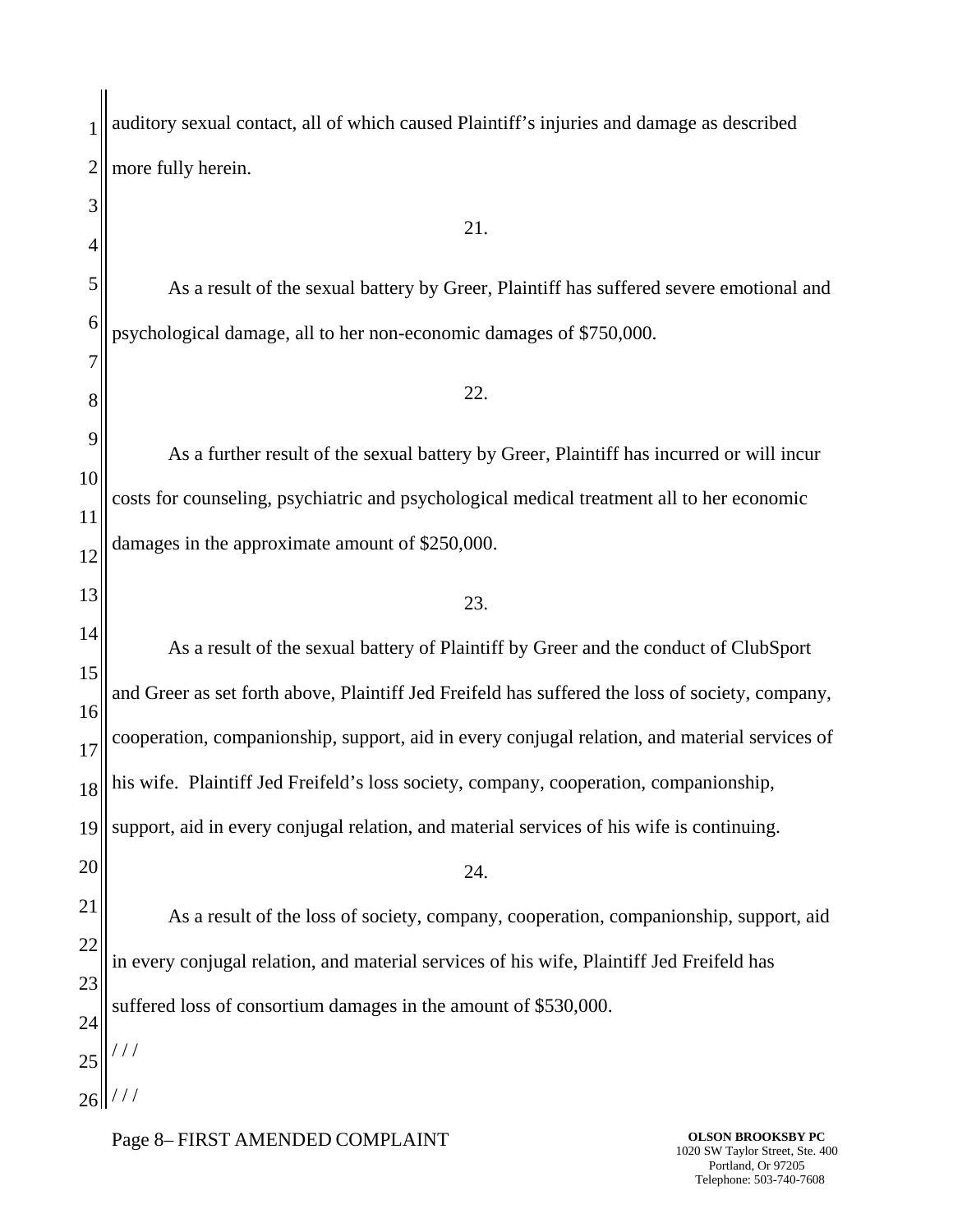|    | <b>FIRST CLAIM FOR RELIEF</b>                                                                     |
|----|---------------------------------------------------------------------------------------------------|
|    | Against Defendants ClubSport only, by Plaintiff                                                   |
| 2  | Negligence/Professional Malpractice/Respondeat Superior Liability                                 |
| 3  | 25.                                                                                               |
| 4  |                                                                                                   |
| 5  | Plaintiff realleges and incorporates by reference paragraphs 1 through 24, above.                 |
| 6  |                                                                                                   |
|    | 26.                                                                                               |
| 8  | ClubSport invited and helped establish a professional therapist-client/massage                    |
| 9  | therapist-patient relationship between Plaintiff and ClubSport's employee Greer.                  |
| 10 |                                                                                                   |
| 11 | 27.                                                                                               |
| 12 | The relationship between a professional massage therapist and a massage patient is a              |
| 13 |                                                                                                   |
| 14 | unique relationship wherein the massage patient is physically and emotionally vulnerable.         |
| 15 | While lying down and in a state of undress typical of massage patients, Plaintiff was             |
| 16 | physically and emotionally vulnerable during the sexual battery.                                  |
| 17 |                                                                                                   |
| 18 | 28.                                                                                               |
| 19 | As part of his employment duties, Greer created a professional therapist-                         |
| 20 | client/professional therapist-patient relationship with Plaintiff. Specifically, Plaintiff placed |
| 21 | her body in Greer's control, and was placed in a position of reliance upon Greer. As a result     |
| 22 | of that special, professional relationship, Greer had a general duty to Plaintiff to: avoid       |
| 23 |                                                                                                   |
| 24 | creating a danger to his massage patients such as Plaintiff, not unreasonably expose massage      |
| 25 | patients such as Plaintiff to a foreseeable risk of harm, ensure Plaintiff's safety during the    |
|    | massage, act reasonably, act professionally, avoid touching Plaintiff in a physically             |

Page 9– FIRST AMENDED COMPLAINT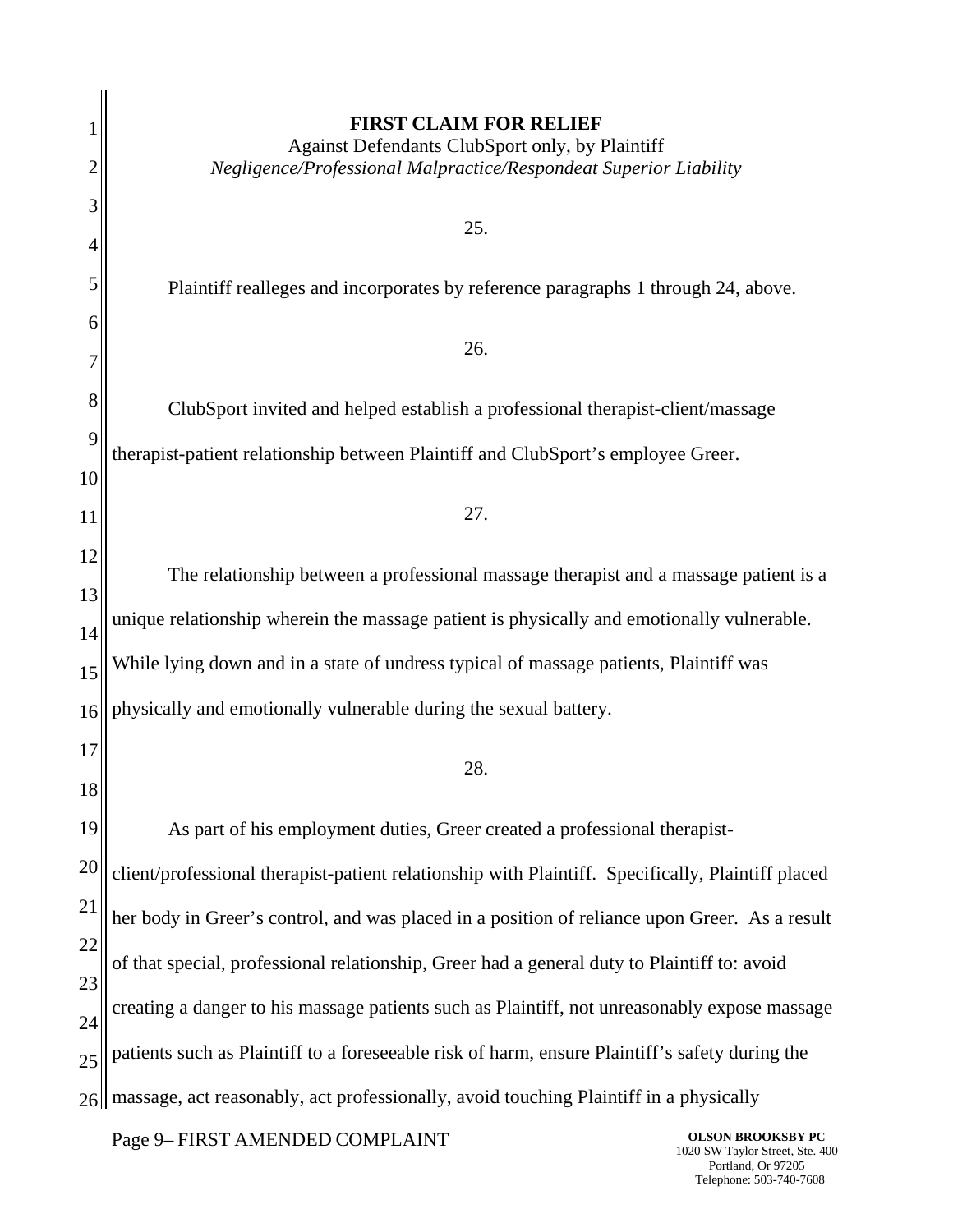1 2 3 4 5 6 7 8 9 10 11 12 13 14 15 16 17 18 19 20 21 22 23 24 25 26 inappropriate manner, and avoid making sexual noises (such as moaning and groaning) and sexually inappropriate remarks in the context of a massage session. 29. Greer breached those duties, as alleged above, resulting in reasonably foreseeable injuries to plaintiffs as set forth herein. 30. As a result of the breach of those duties, Plaintiff has incurred the damages set forth in Paragraphs 21 and 22 above. 31. ClubSport is strictly and vicariously liable, as set out in the paragraphs above, for Plaintiff's damages, as set out in Paragraphs 21 and 22 above, as a result of placing Greer in a position of trust. The professional malpractice and wrongful conduct by Greer was the culmination of a series of acts stemming from and causally related to his employment duties. 32. Defendants ClubSport knew or should have known that sexual battery was a risk to massage patients and that the sexual battery of a massage patient by a massage therapist could occur because, upon information and belief, prior to the sexual battery of Plaintiff, at least one other massage patient was sexually battered by a ClubSport massage therapist, at the same ClubSport location ("the prior sexual battery").

Page 10– FIRST AMENDED COMPLAINT

**OLSON BROOKSBY PC** 1020 SW Taylor Street, Ste. 400 Portland, Or 97205 Telephone: 503-740-7608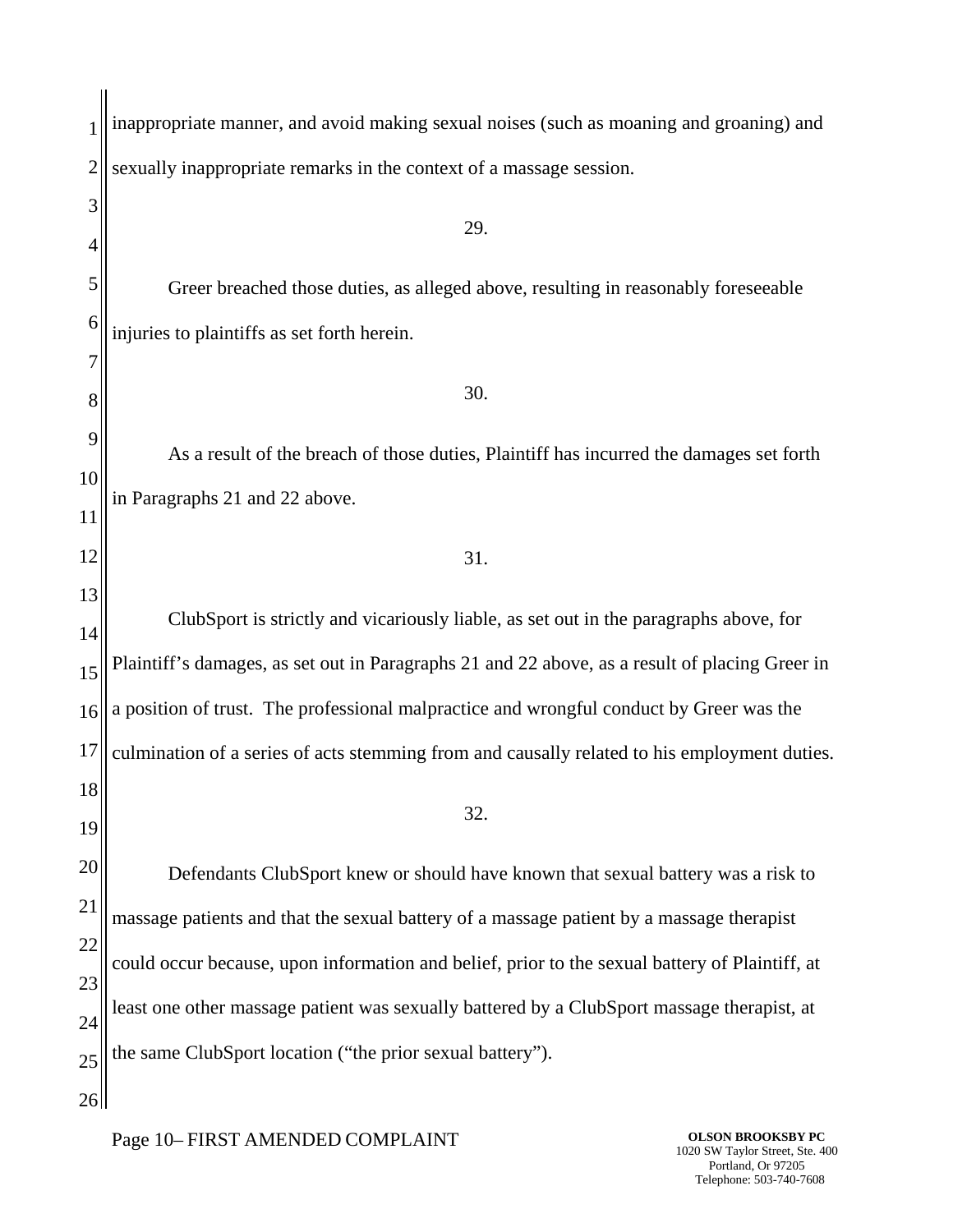2 3 4 5 6 7 8 9 10 12 13 14 15 16 17 18 19 20 21 22 23 24 25 26 Page 11– FIRST AMENDED COMPLAINT **OLSON BROOKSBY PC** 1020 SW Taylor Street, Ste. 400 Portland, Or 97205 ClubSport has a duty to protect Plaintiff as a business invitee to prevent, or warn her of, foreseeable dangers. ClubSport's duties to Plaintiff include, but are not limited to, a duty to: take significant action to safeguard ClubSport's massage patients such as Plaintiff; warn against general risks, including the risk of sexual battery and/or inappropriate sexual touching by a massage therapist; use due care for Plaintiff's safety; avoid creating a danger to its massage patients; avoid unreasonably exposing its massage patients to a foreseeable risk of harm; formulate, effectuate, and/or enforce policies to prevent and/or minimize the risk of sexual battery to massage patients by its agents, servants, employees or others within its control or right to control; take reasonable steps to change its protocol in regard to massage patients; train Greer so as to prevent him for engaging in inappropriate sexual behavior with its patients; act reasonably; protect against risks of harm, including the risk of harm posed by ClubSport's employees; and act professionally. 34. Reasonable persons in ClubSport's position would have foreseen a risk to Plaintiff's safety of the kind of harm that befell her. Upon information and belief, ClubSport exposed Plaintiff to a danger that ClubSport knew or should have known about because of the prior sexual battery, creating an unreasonable risk of harm to Plaintiff. ClubSport's actions and/or failure to act reasonably created a foreseeable risk of the harm suffered by Plaintiff. As a massage patient, Plaintiff was in the class of individuals at risk of harm, specifically sexual battery, from a massage therapist. The type of harm that befell Plaintiff, sexual battery, was within the class of harms at risk. Upon information and belief, the harm that befell Plaintiff

Telephone: 503-740-7608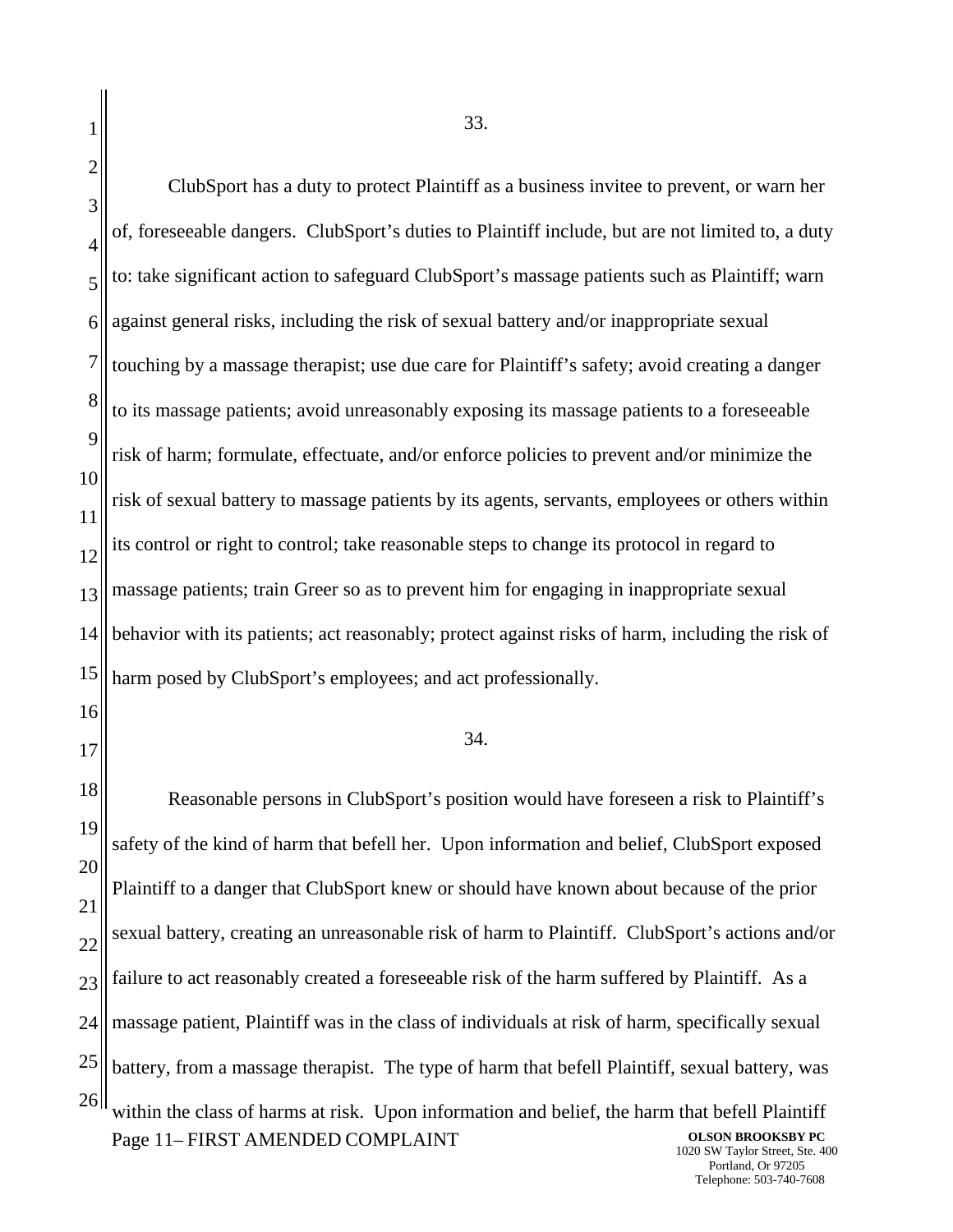|    | was the same harm of which ClubSport was aware, and the sexual battery of Plaintiff was                                            |  |
|----|------------------------------------------------------------------------------------------------------------------------------------|--|
| 2  | therefore reasonably foreseeable to ClubSport. The link between ClubSport's negligent                                              |  |
| 3  | conduct and the actual harm that befell Plaintiff was direct: upon information and belief,                                         |  |
| 4  | ClubSport knew or should have known that there was a risk that Plaintiff could be sexually                                         |  |
| 5  | battered by another one of ClubSport's massage therapists at the same ClubSport location                                           |  |
| 6  | because of the prior sexual battery.                                                                                               |  |
|    |                                                                                                                                    |  |
| 8  | 35.                                                                                                                                |  |
| 9  |                                                                                                                                    |  |
| 10 | ClubSport failed in its duty to protect Plaintiff as a business invitee to and/or to                                               |  |
| 11 | prevent foreseeable dangers from harming Plaintiff and/or warn her of foreseeable dangers,                                         |  |
| 12 | as outlined in Paragraphs 25-34, above.                                                                                            |  |
| 13 |                                                                                                                                    |  |
| 14 | 36.                                                                                                                                |  |
| 15 | ClubSport's unreasonable actions as alleged above caused Plaintiff's damages as                                                    |  |
| 16 | alleged above in Paragraphs 21 and 22.                                                                                             |  |
| 17 |                                                                                                                                    |  |
| 18 | <b>SECOND CLAIM FOR RELIEF</b>                                                                                                     |  |
| 19 | Against Defendants ClubSport and Greer, by Plaintiff<br>Intentional Infliction of Emotional Distress/Respondeat Superior Liability |  |
| 20 |                                                                                                                                    |  |
| 21 | 37.                                                                                                                                |  |
| 22 | Plaintiff realleges and incorporates by reference paragraphs 1 through 36, as set forth                                            |  |
|    |                                                                                                                                    |  |
| 23 | above.                                                                                                                             |  |
| 24 | 38.                                                                                                                                |  |
| 25 | Upon information and belief, Greer knowingly and intentionally caused severe                                                       |  |

Page 12– FIRST AMENDED COMPLAINT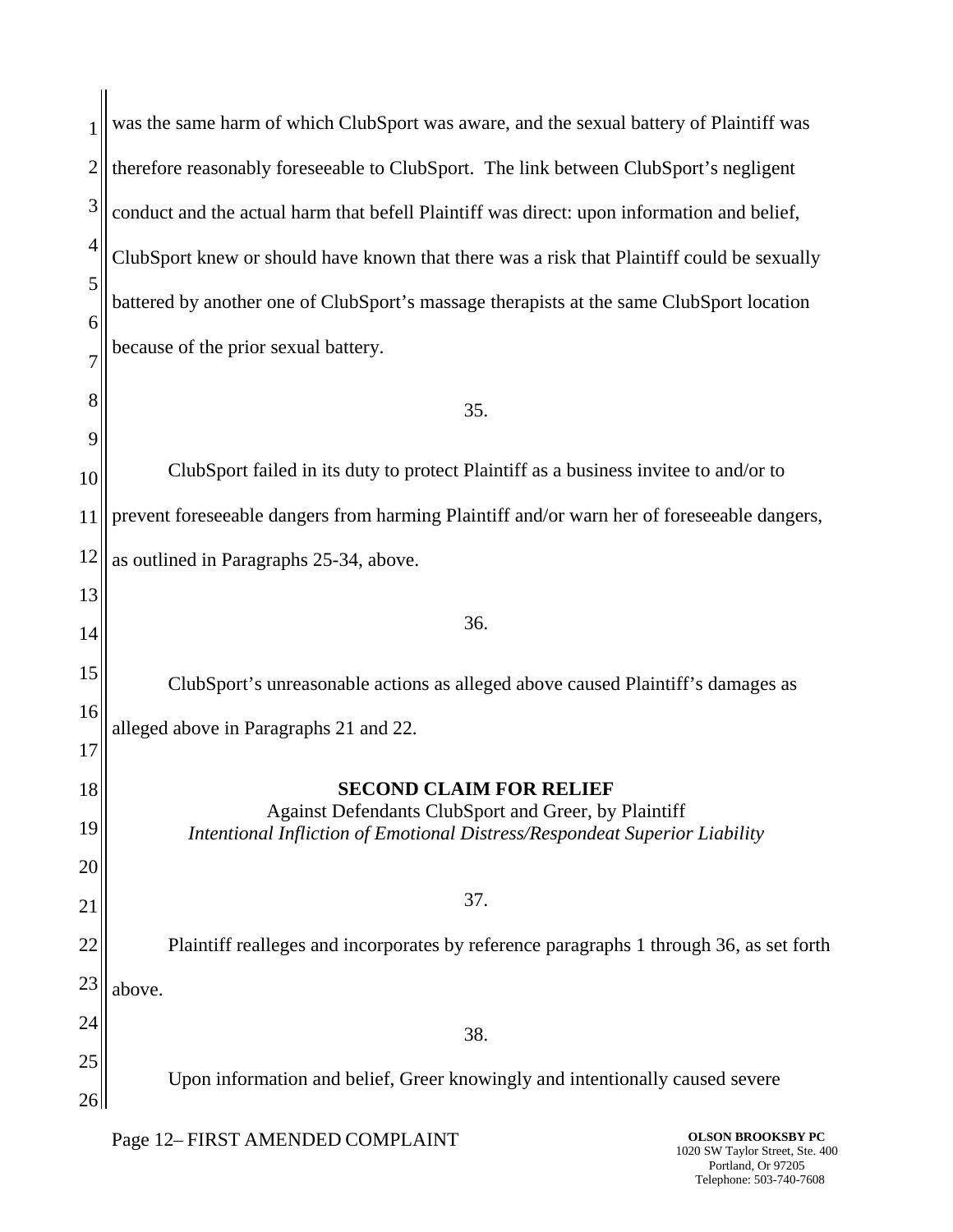| 1              | emotional distress to Plaintiff when he sexually battered Plaintiff in the course of a massage.    |
|----------------|----------------------------------------------------------------------------------------------------|
| $\overline{c}$ | Plaintiff did in fact suffer severe emotional distress as a result of this sexual contact, and the |
| 3              | sexual touching of a massage patient is beyond the bounds of all socially tolerable conduct.       |
| 4              | Furthermore, Samuel Greer, Plaintiff's massage therapist, had a special duty to refrain from       |
| 5              | touching Plaintiff sexually.                                                                       |
| 6              | 39.                                                                                                |
| 7<br>8         | As a result of Samuel Greer's intentional infliction of emotional distress, Plaintiff has          |
| 9              | suffered and continues to suffer damages as set out in Paragraphs 21 and 22, above.                |
| 10             | 40.                                                                                                |
| 11             | Defendants ClubSport are strictly and vicariously liable, as set out in Paragraphs 25              |
| 12             | through 35, above, for Plaintiff's damages set out in Paragraphs 21 and 22 above, as a result      |
| 13             | of Greer's intentional infliction of emotional distress because ClubSport placed Greer in a        |
| 14<br>15       | position of trust, and the intentional infliction of emotional distress was the culmination of a   |
| 16             | series of acts stemming from and causally related to his employment duties as a massage            |
| 17             | therapist.                                                                                         |
| 18             | 41.                                                                                                |
| 19             | As a result of ClubSport's intentional infliction of emotional distress, Plaintiff has             |
| 20             | suffered and continues to suffer damages as set out in the paragraphs above.                       |
| 21             |                                                                                                    |
| 22             | <b>THIRD CLAIM FOR RELIEF</b><br>Against Defendants ClubSport and Greer, by Plaintiff              |
| 23<br>24       | Sexual Assault and Battery/Respondeat Superior Liability                                           |
| 25             | 42.                                                                                                |
| 26             | Plaintiff realleges and incorporates by reference Paragraphs 1 through 41, above.                  |
|                |                                                                                                    |

Page 13– FIRST AMENDED COMPLAINT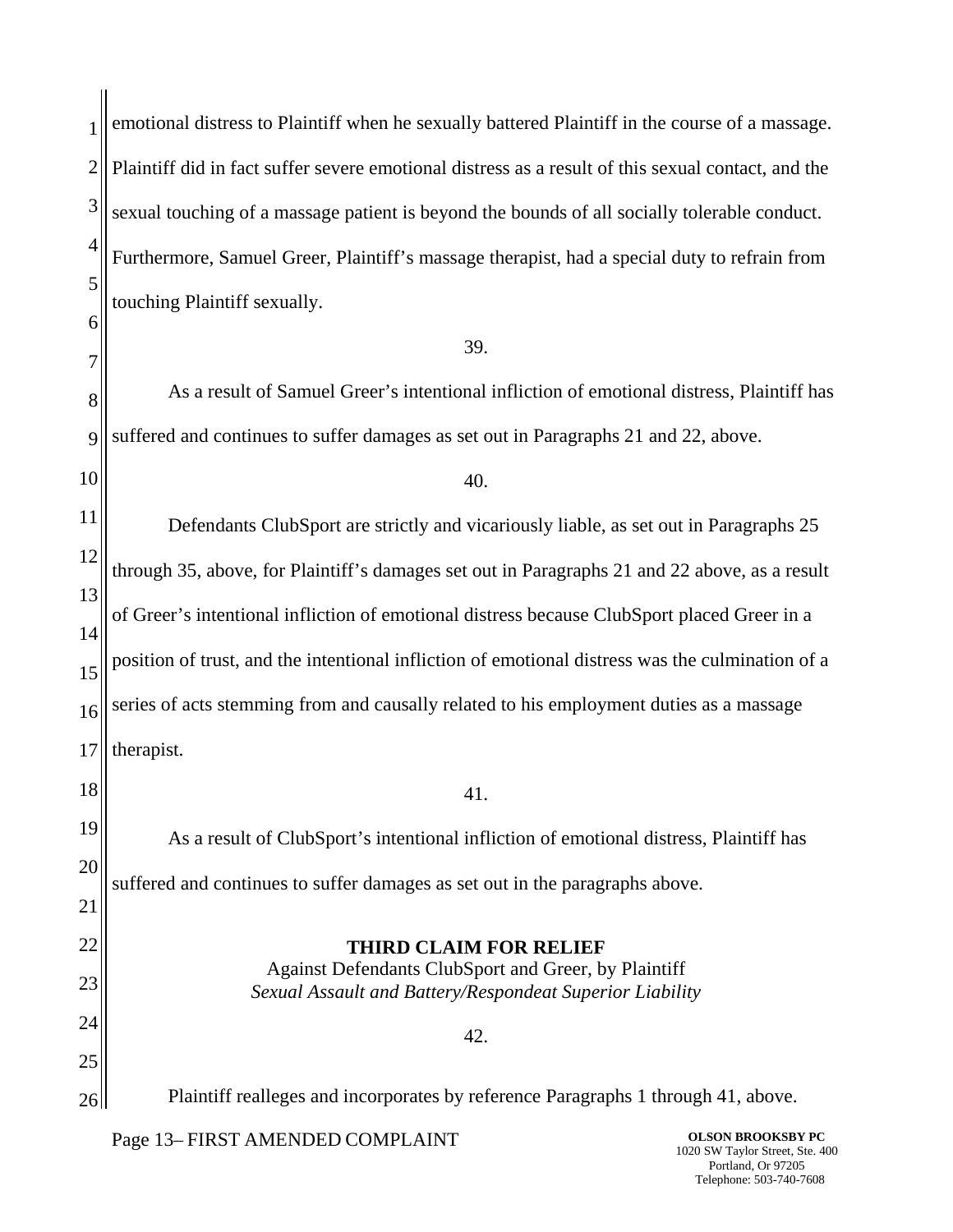Upon information and belief, Samuel Greer, without consent of Plaintiff, intentionally sexually assaulted Plaintiff, and/or caused an imminent apprehension of such contact, as alleged above. This constituted harmful and offensive touching of Plaintiff and/or imminent apprehension of such contact.

44.

As a result of Samuel Greer's intentional harmful and offensive touching, Plaintiff has suffered and continues to suffer damages as set out in Paragraphs 21 and 22, above.

45.

Samuel Greer is liable for these damages, and Defendants ClubSport are strictly and vicariously liable, as set out in Paragraphs 25 through 35 above, for Plaintiff's damages, set forth in Paragraphs 21 and 22 above, as a result of Samuel Greer's sexual battery because Defendants ClubSport placed Samuel Greer in a position of trust, and the sexual battery was the culmination of a series of acts stemming from and causally related to his employment duties. **FOURTH CLAIM FOR RELIEF**

Against Defendants ClubSport only, by Plaintiff Jed Freifeld *Loss of Consortium*

46.

Plaintiff Jed Freifeld re-alleges and incorporates Paragraphs 1-45, above.

Page 14– FIRST AMENDED COMPLAINT

**OLSON BROOKSBY PC** 1020 SW Taylor Street, Ste. 400 Portland, Or 97205 Telephone: 503-740-7608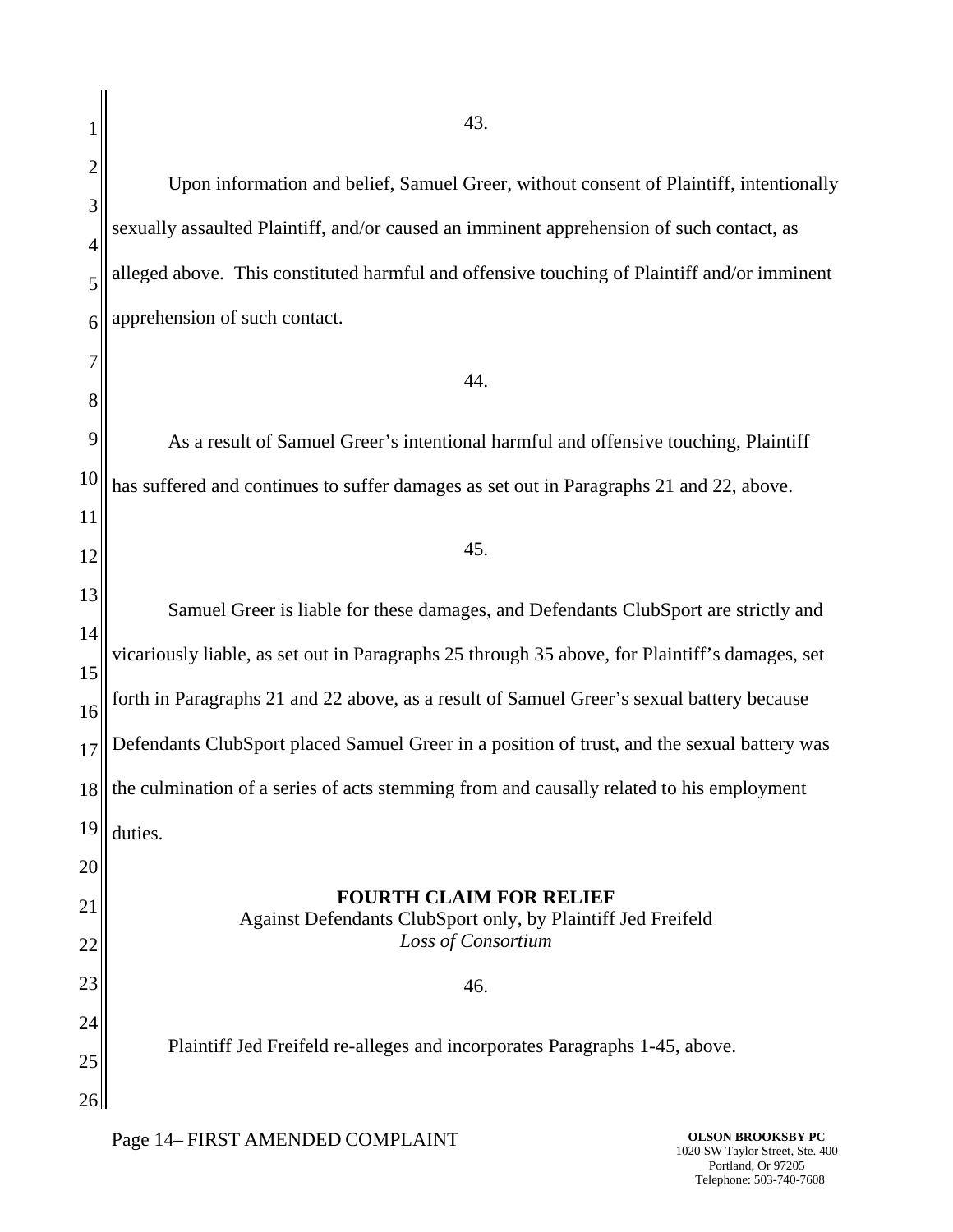|                | 47.                                                                                               |  |  |
|----------------|---------------------------------------------------------------------------------------------------|--|--|
|                | Defendants are liable for torts that caused Plaintiff Jed Freifeld's spouse, Plaintiff            |  |  |
| 3              | Charmion Freifeld, direct physical injury.                                                        |  |  |
| $\overline{4}$ |                                                                                                   |  |  |
| 5              | 48.                                                                                               |  |  |
| h              | Defendants are liable for torts that caused Plaintiff severe emotional distress.                  |  |  |
| 8              |                                                                                                   |  |  |
| 9              | 49.                                                                                               |  |  |
| 10             | As a result of Defendants' tortious actions, Plaintiff Jed Freifeld suffered damages as           |  |  |
| <sup>11</sup>  | alleged above.                                                                                    |  |  |
| 12             |                                                                                                   |  |  |
| 13             | RESERVATION OF THE RIGHT TO MOVE THE COURT TO AMEND TO ADD A<br><b>CLAIM FOR PUNITIVE DAMAGES</b> |  |  |
| 14             | 50.                                                                                               |  |  |
|                |                                                                                                   |  |  |
| 15             |                                                                                                   |  |  |
| 16             | Plaintiff and Plaintiff Jed Freifeld reserve the right to move the court to amend this            |  |  |
| 17             | complaint to add a claim for punitive damages against Defendants under ORS 31.725.                |  |  |
| 18             |                                                                                                   |  |  |
| 19             |                                                                                                   |  |  |
| 20             | WHEREFORE, Plaintiff and Plaintiff Jed Freifeld pray for judgment against                         |  |  |
| 21             | Defendants as follows:                                                                            |  |  |
| 22             | 1.<br>On Plaintiff's First, Second and Third Claims for Relief, noneconomic                       |  |  |
| 23             | damages for Plaintiff in the amount of at least \$1,000,000, the exact amount                     |  |  |
| 24             | to be determined by the jury at the time of trial;                                                |  |  |
| 25             | 2.<br>On Plaintiff's First, Second and Third Claims for Relief, economic damages                  |  |  |
| 26             | for Plaintiff in the amount of at least \$250,000, the exact amount to be                         |  |  |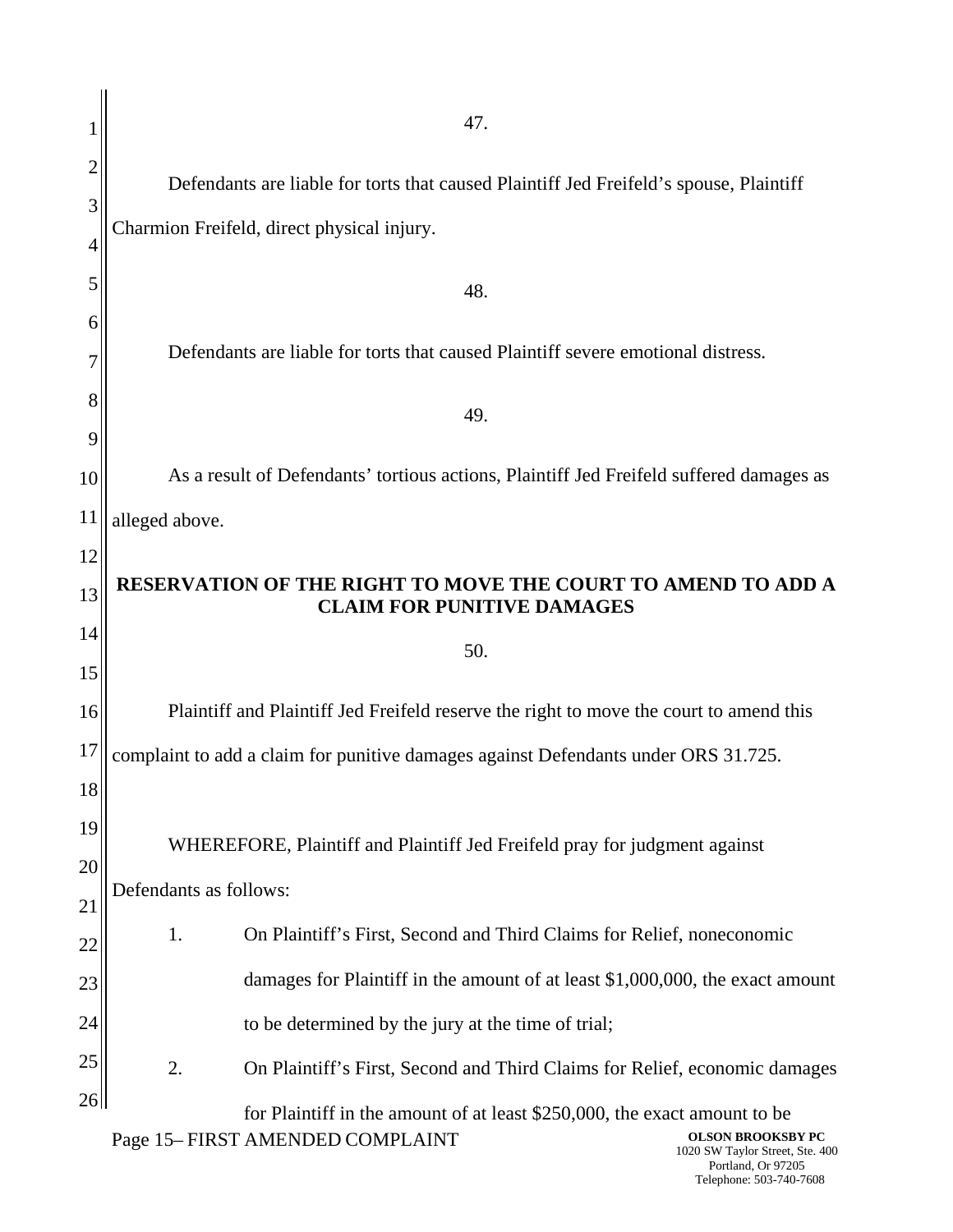|    | determined by the jury at the time of trial;                                       |  |
|----|------------------------------------------------------------------------------------|--|
| 2  | 3.<br>On the Fourth Claim for Relief by Plaintiff Jed Freifeld, loss of consortium |  |
| 3  | damages in the amount of at least \$530,000, the exact amount to be                |  |
| 4  | determined by the jury at the time of trial.                                       |  |
| 5  | For Plaintiff and Plaintiff Jed Freifeld's costs and disbursements incurred;<br>4. |  |
| 6  |                                                                                    |  |
|    | 5.<br>For such other and further relief as the Court deems just and proper.        |  |
| 8  |                                                                                    |  |
| 9  | Plaintiff and Plaintiff Jed Freifeld request a trial by jury.                      |  |
| 10 |                                                                                    |  |
| 11 | Dated this 16th day of July, 2018.                                                 |  |
| 12 |                                                                                    |  |
| 13 |                                                                                    |  |
| 14 | By <u>s/ Kristin L. Olson</u>                                                      |  |
| 15 | <b>KRISTIN L. OLSON</b><br>OSB #031333                                             |  |
| 16 | E-Mail: kolson@olsonbrooksby.com<br>Telephone: (503) 740-7608                      |  |
| 17 | Trial attorney                                                                     |  |
| 18 | SCOTT A. BROOKSBY                                                                  |  |
| 19 | OSB #950562<br>E-Mail: sbrooksby@olsonbrooksby.com                                 |  |
| 20 | Telephone: (503) 290-2420                                                          |  |
| 21 | <b>Attorneys for Plaintiffs</b>                                                    |  |
| 22 |                                                                                    |  |
| 23 |                                                                                    |  |
| 24 |                                                                                    |  |
| 25 |                                                                                    |  |
| 26 |                                                                                    |  |

Page 16– FIRST AMENDED COMPLAINT